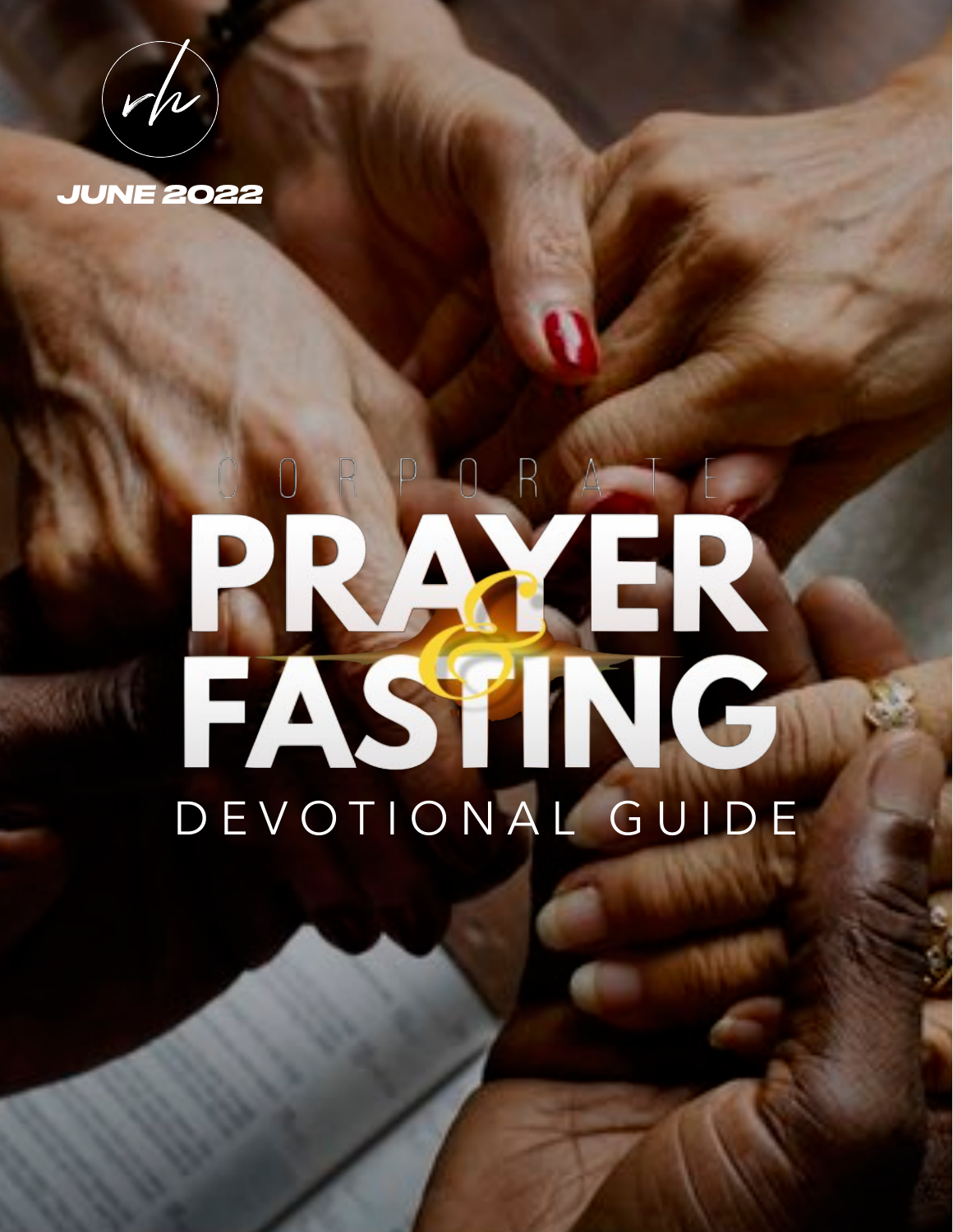**WEEK 1: Honoring Fathers and Mothers** *Thursday, June 2, 2022*

Without our mothers and fathers, there would be no human race. God's gift to civilization is our mothers and fathers. There's nothing like a mother or father's touch, hug and prayers. Let's pray for mothers and fathers everywhere that they would be honored, respected, and truly loved.

*"Honor your father and your mother, that your days may be long in the land that the Lord your God is giving you" (Exodus 20:12)*

### **BIBLE READING:** Ruth 1

### **SUGGESTED FORMAT FOR PRAYER**

### **Praise**

- $\geq$  Father, we praise you for giving the gift of life
- $\geq$  We praise you for giving to us our mothers and fathers
- $\geq$  Lord you are our mother, father, friend, sister, and brother, and we adore you
- $\geq$  Your name is to be praised for the grace you have given our mothers and fathers

### **Confession**

Lord God, we ask that you forgive us of our sins for the times that we did not *honor our parents or took them for granted. (Spend some time released any signs of bitterness, resentment, or lack of appreciation for your mother and/or father and confess privately to God).*

### **Supplication and Intercession**

Father I pray:

- $\geq$  Lord, we pray, according to Revelation 3:18 that you would anoint our eyes to that we can truly see the gift you have given us in our mothers and fathers.
- $\geq$  We pray that you help us to truly value our parents if not nothing else, for our lives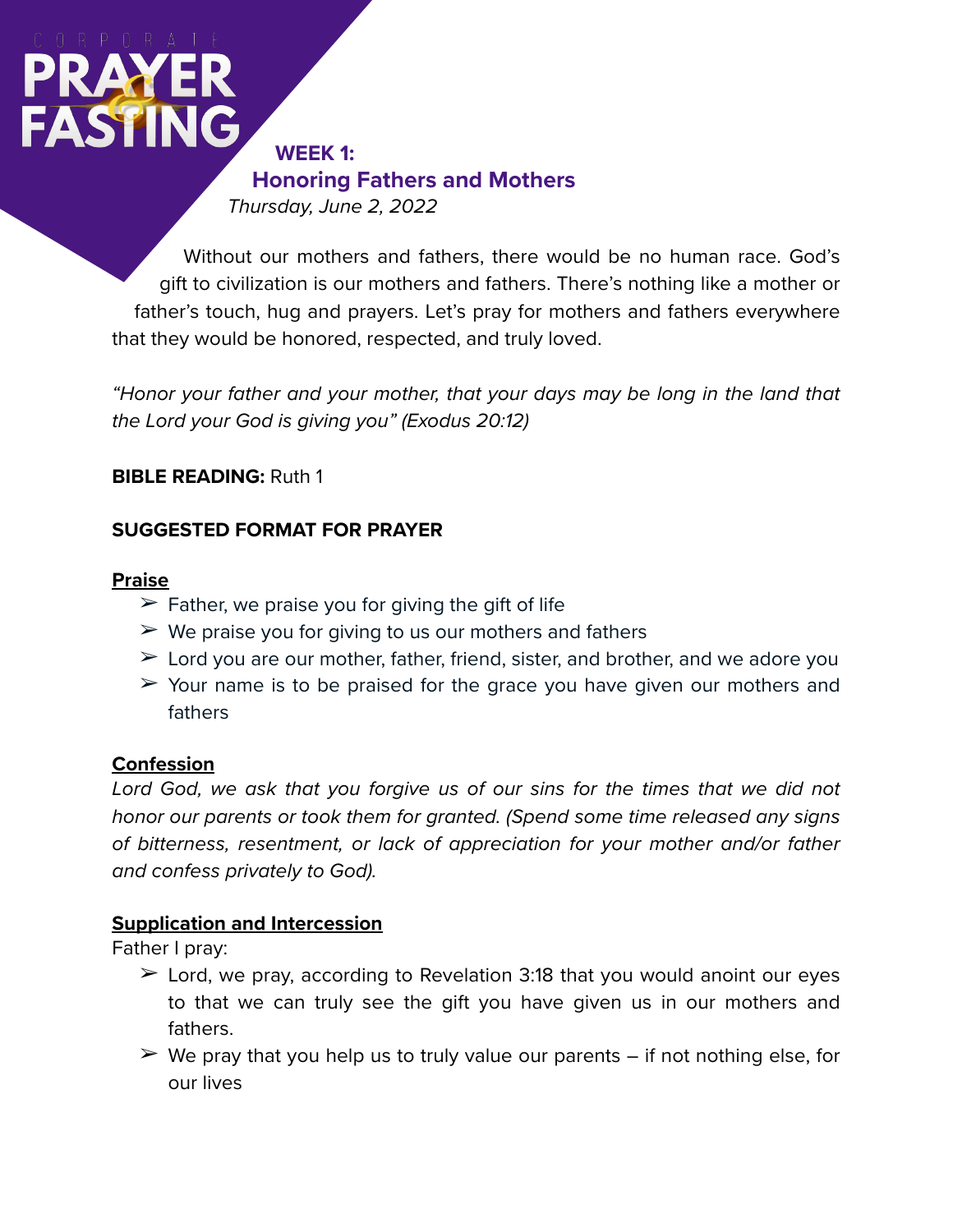- $\geq$  We pray that we see the beauty that is within them as they made a choice to give us life
- $\triangleright$  We pray that children would look for opportunities to honor and celebrate their parents
- $\geq$  We pray that mothers and fathers would receive all the strength and support they need, outside their immediate families as well

- $\geq$  Father, thank you for encouraging the hearts of mothers and fathers
- $\geq$  Thank you Lord that right now, you are providing and making ways for parents
- $\triangleright$  We thank you that according to your Word you have heard our prayers
- $\geq$  Thank you for answering our prayers before we ask!

### **PROMISES TO CLAIM AS YOU PRAY**

*"Hear, my son, your father's instruction, and forsake not your mother's teaching, for they are a graceful garland for your head and pendants for your neck." (Proverbs 1:8-9)*

*"As one whom his mother comforts, so I will comfort you; you shall be comforted in Jerusalem." (Isaiah 66:13)*

*"Then the mother of the child said, 'As the Lord lives and as you yourself live, I will not leave you.' So he arose and followed her." (2 Kings 4:30)*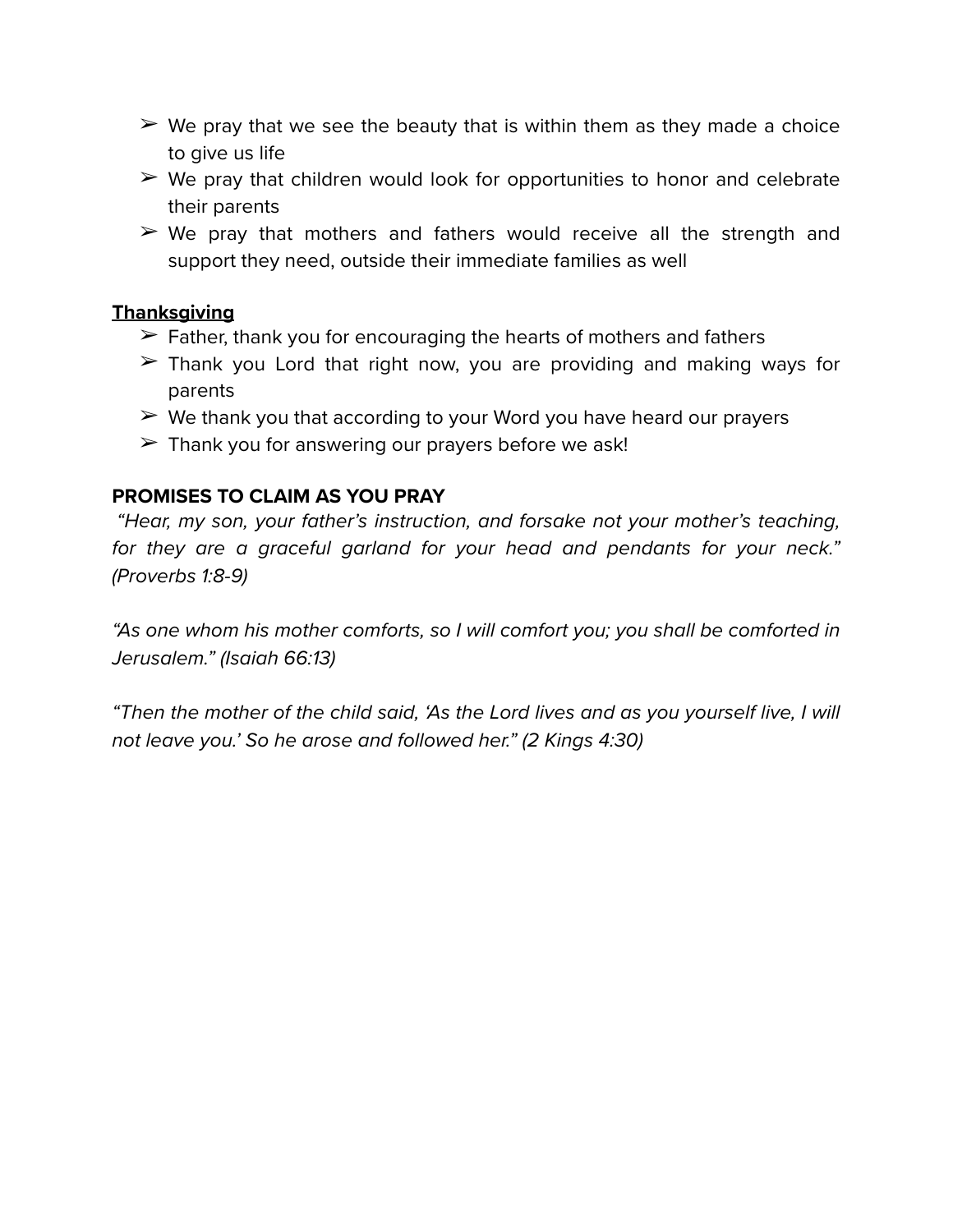**WEEK 2: Honoring Wives and Husbands** *Thursday, June 9, 2022*

The gift of a wife to a husband is the gift of God's vision of his church. Wives are more than social trinkets and a trophy at the side of her husband; wives and husbands are the backbone of families, our communities, and therefore our society. God remind us to honor wives who are on ministry assignment to their husbands, families and others. Help us honor husbands, who are goldy men, leading their families, ministries and societies according to Your Will.

*"He who finds a wife finds a good thing, and obtains favor from the Lord." (Proverbs 18:22)*

### **BIBLE READING:** Ruth 2

### **SUGGESTED FORMAT FOR PRAYER**

### **Praise**

- $\geq$  Jesus, you are our Master and King, we worship you
- $\geq$  Lord, there is none greater than you, we adore you
- $\geq$  Father, we bless your hallowed name, holiness is your name
- $\geq$  God, there is no one greater than you in all the earth

### **Confession**

Lord Jesus, we confess to you that we have minimized our understanding of *wives and husbands' roles and we've allowed the world to dictate to us how to view them, and we repent right now, in the name of Jesus (examine your concepts about a wife and pause to reflect if the concept is biblical).*

### **Supplication and Intercession**

Father we pray:

- $\geq$  Lord, we pray, according to 1 Timothy 3:11 that wives would walk in a new level of wisdom, understanding, and grace
- $\geq$  Lord, we ask that a fresh insight would be granted to wives and husbands to serve their families and fulfill their own purpose as well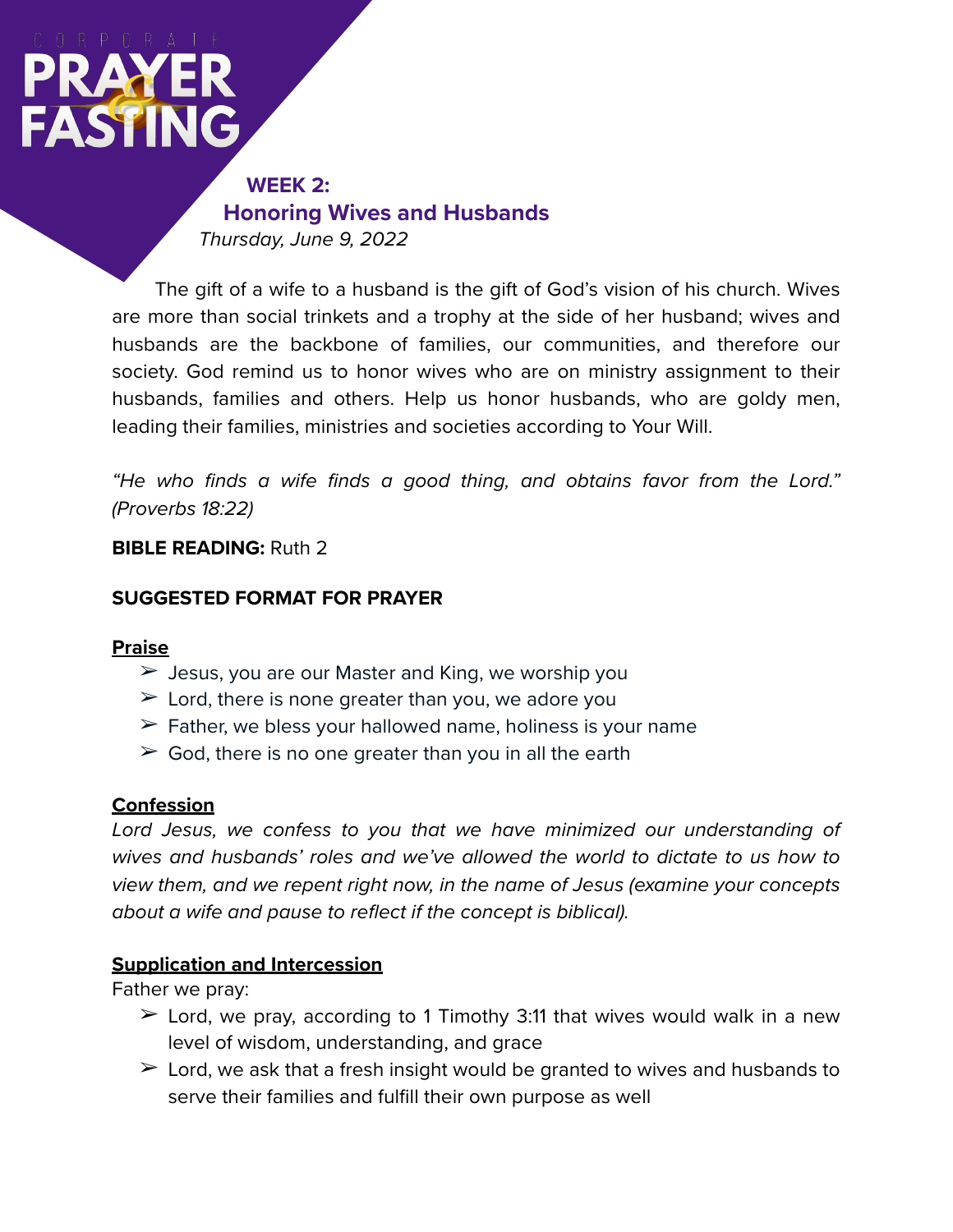- $\geq$  We come against all form of identity crisis and silence the voices of the crowd trying to control who they are and what they do
- $\geq$  We speak a fresh hunger in husbands and wives to seek your face Jesus like never before

.

- $\triangleright$  Father, thank you for strengthening the hearts of wives and husbands
- $\geq$  Thank you Lord right now for meeting every need that husbands and wives have – spoken and unspoken
- $\geq$  We thank you that according to your Word you have heard our prayers
- $\triangleright$  We are grateful to you that your Word cannot come back to you void

### **PROMISES TO CLAIM AS YOU PRAY**

*"He who finds a wife finds a good thing, and obtains favor from the Lord." (Proverbs 19:14)*

*"Therefore a man leaves his father and his mother and clings to his wife, and they become one flesh." (Genesis 22:24)*

*Then God blessed them, and God said to them, "Be fruitful and multiply; fill the earth and subdue it; have dominion over the fish of the sea, over the birds of the air, and over every living thing that moves on the earth." (Genesis 1:28)*

*"The heart of her husband trusts in her, and he will have no lack of gain. She does him good, and not harm, all the days of her life." (Proverbs 31:11-12)*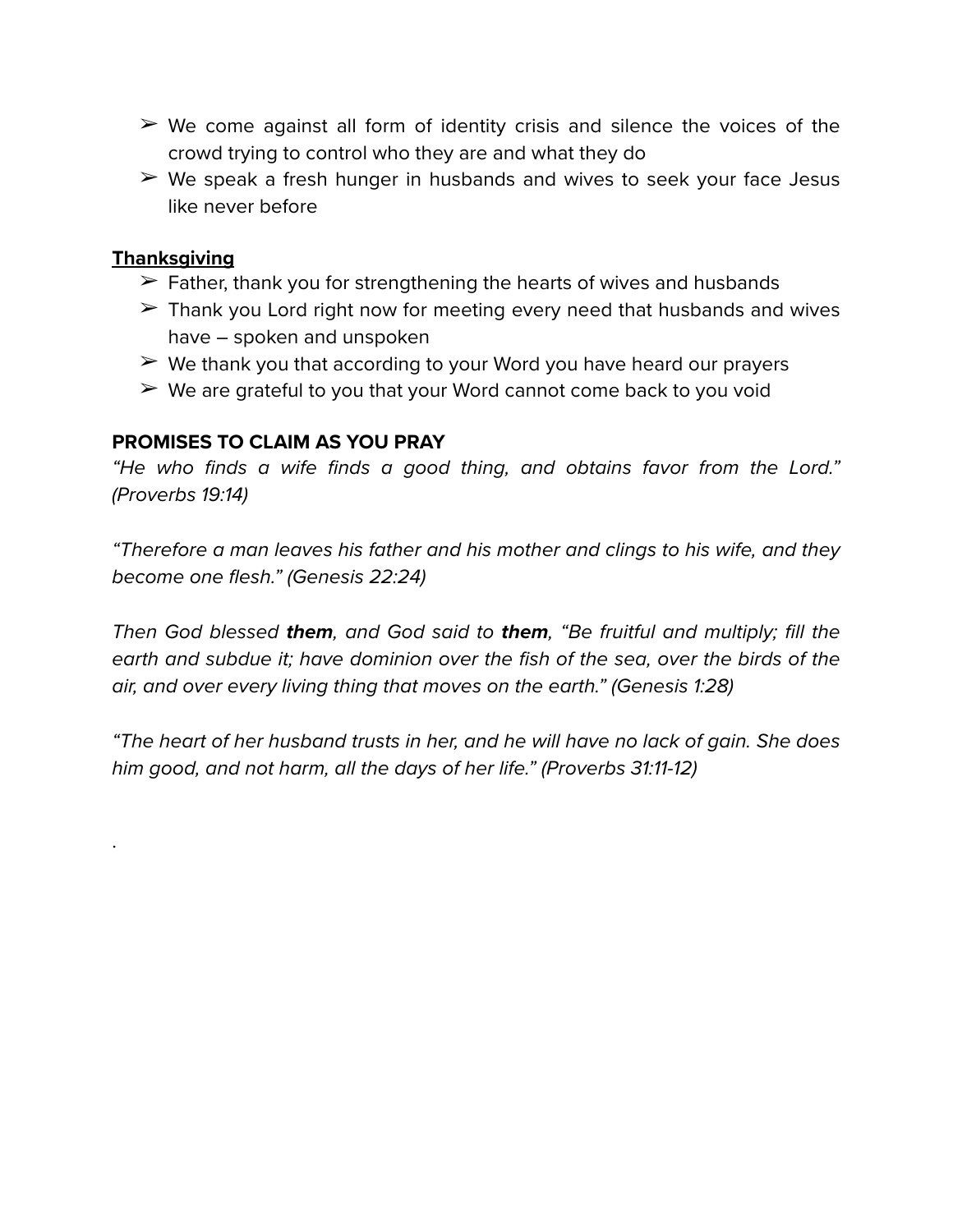**WEEK 3: Honoring Men** *Thursday, June 16, 2022*

The first created being that was in the image of God and enjoyed communion with God was a man (male). While it's true we are all born of *woman*, *woman* was birthed out of *man*. God has endowed men with a specific assignment of leadership over the earth, their families, His Church and everything in between. This week, take some time to honor the men in your life as well as pray for them and what they represent in the Earth from God's perspective.

*"Then the Lord God formed the man from the dust of the ground. He breathed the breath of life into the man's nostrils, and the man became a living person." (Genesis 2:7)*

**BIBLE READING: Genesis 2:7-25** 

### **SUGGESTED FORMAT FOR PRAYER**

### **Praise**

- $\triangleright$  How wonderful is Your great name, Lord!
- $\triangleright$  With my whole heart I lift up my affection to You Jesus
- $\geq$  Your presence is everything to me I glorify You
- $\geq$  I magnify You above all other names and all other gods, Jesus!

### **Confession**

*Father, we confess that we have not always honored the men in our lives or treated them in a manner that glorified You; and right now, we repent, in the name of Jesus (write out what the Lord shows you about areas to improve in how you've treated men.)*

### **Supplication and Intercession**

Father we pray:

- $\geq$  Lord, we pray, according to Psalm 22:22 that we receive a new burden to speak words of affirmation, love, faith, and strength to our men
- $\geq$  Father, we pray for a renewed hunger in our men to be fully grounded in their identity in Christ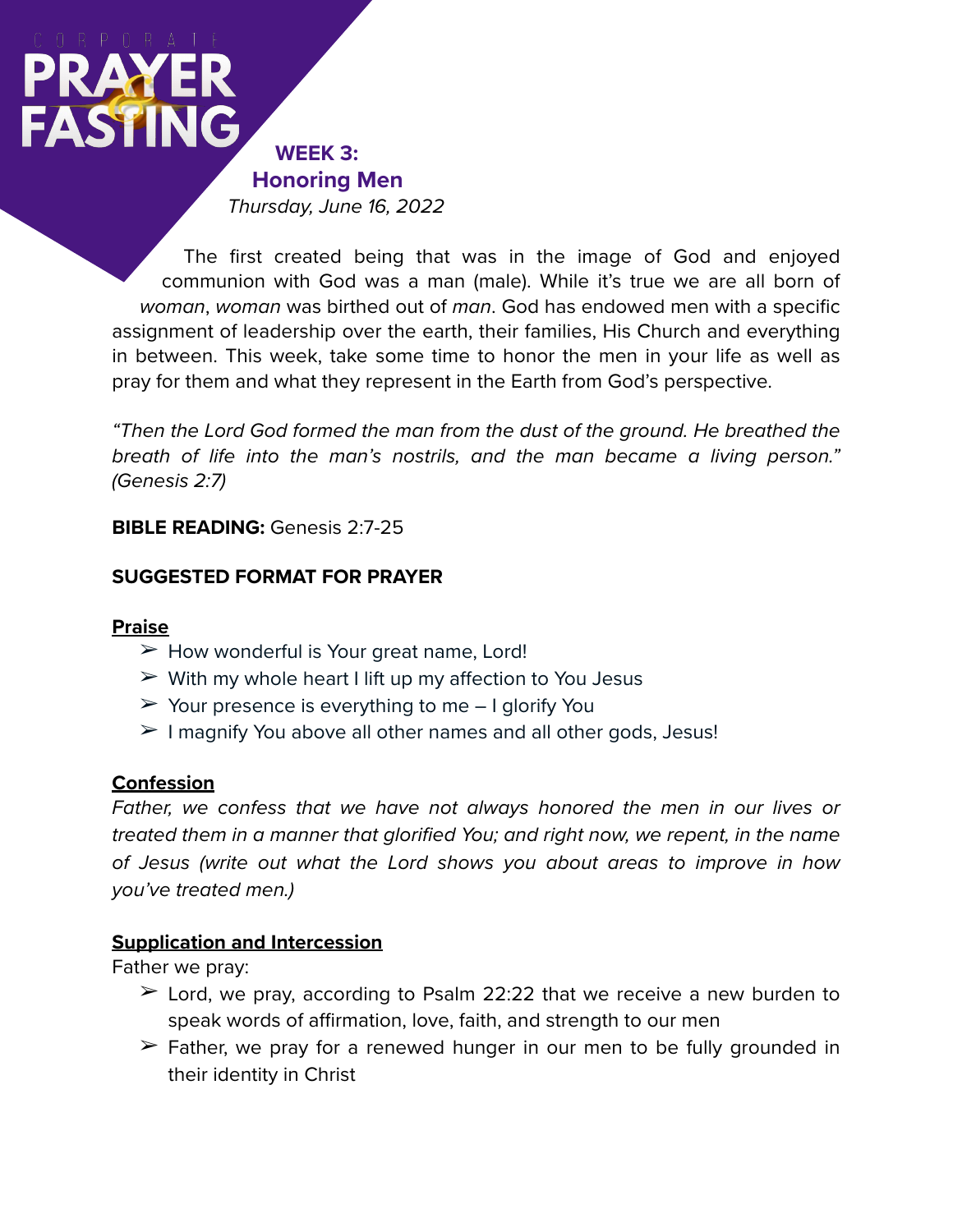- $\geq$  We pray against all forms of manipulation, control, abuse, and deception that would try to work against men
- $\triangleright$  We pray that they don't settle for less than Your best for their lives, Father
- $\geq$  We pray that You would protect them against any harsh and unkind words that would seek to bring about any forms of depression, insecurities, identity crisis and/or suicidal thoughts

- $\geq$  Father, thank You for being present in those challenging valleys in men's lives
- $\geq$  We give You thanks O' God for all the many ways you are meeting their needs
- $\geq$  Our hearts are filled with thanksgiving at the greater that's coming into their lives
- $\geq$  Thank You that this prayer is already done in Jesus' name

### **PROMISES TO CLAIM AS YOU PRAY**

*"But now, thus says the Lord, who created you, O Jacob, And He who formed you, O Israel: "Fear not, for I have redeemed you; I have called you by your name; You are Mine. When you pass through the waters, I will be with you; And through the rivers, they shall not overflow you. When you walk through the fire, you shall not be burned, Nor shall the flame scorch you." (Isaiah 43:1-2)*

*"Before I formed you in the womb I knew you; Before you were born I sanctified you; I ordained you a prophet to the nations." (Jeremiah 1:5)*

*"My son, do not forget my law, But let your heart keep my commands; For length of days and long life And peace they will add to you." (Proverbs 3:1-2)*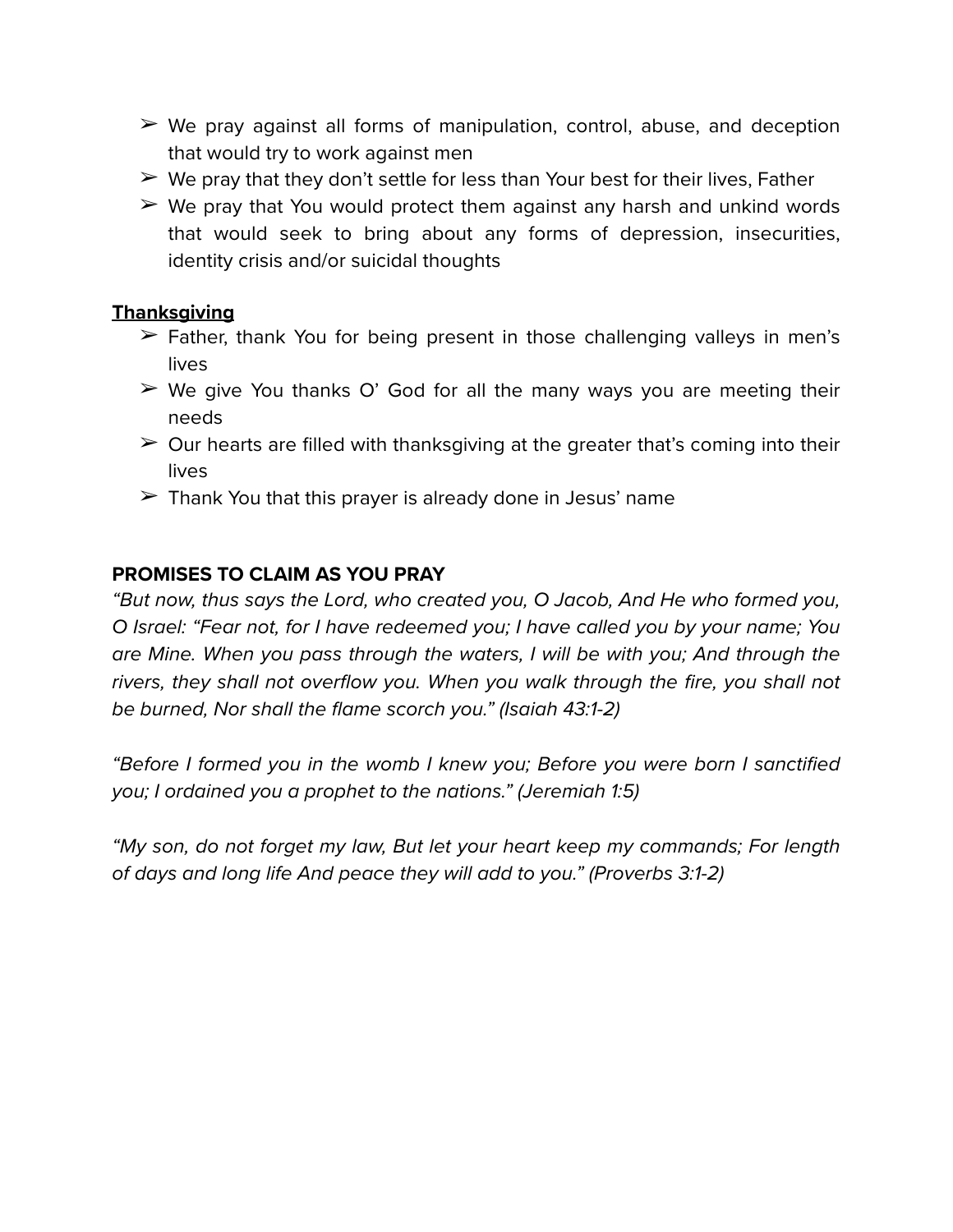**Honoring Women**

*Thursday, June 30, 2022*

**WEEK 4:** 

Women are *not* called to be subservient to men. Women are called to lead alongside men in a mutual relationship of accomplishing God's will on earth together. It's time for women to take their rightful place of leadership in society, the Body of Christ, and in the Kingdom.

*"There is no longer Jew or Greek, there is no longer slave or free, there is no longer male and female; for all of you are one in Christ Jesus." (Galatians 3;28)*

**BIBLE READING:** Ruth 4

### **SUGGESTED FORMAT FOR PRAYER**

### **Praise**

- $\geq$  Father, our lips give you thanks
- $\geq$  God, with the thoughts of our mind, we bask in your splendid wonder
- $\geq$  Sovereign King, you alone hold the universe in the palm of your hand
- $\geq$  Jesus, there is nothing that you can't do you are the great God and the great I AM!

### **Confession**

*Holy Spirit, we confess that we've allowed patriarchy (the rule of men) to be the standard for women – our mothers, our sisters, our daughters, our aunts, our grandmothers, our friends, and we will not allow it further in our lives, our hearts, or our society. We confess to the sin of sexism and we ask you to cleanse us of it now (ask the Holy Spirit to show you areas in your life where you have bought into sexism and patriarchy – and repent.)*

### **Supplication and Intercession**

Father we pray:

 $\geq$  Eternal God, we pray, according to Isaiah 61:1 for the liberation of women everywhere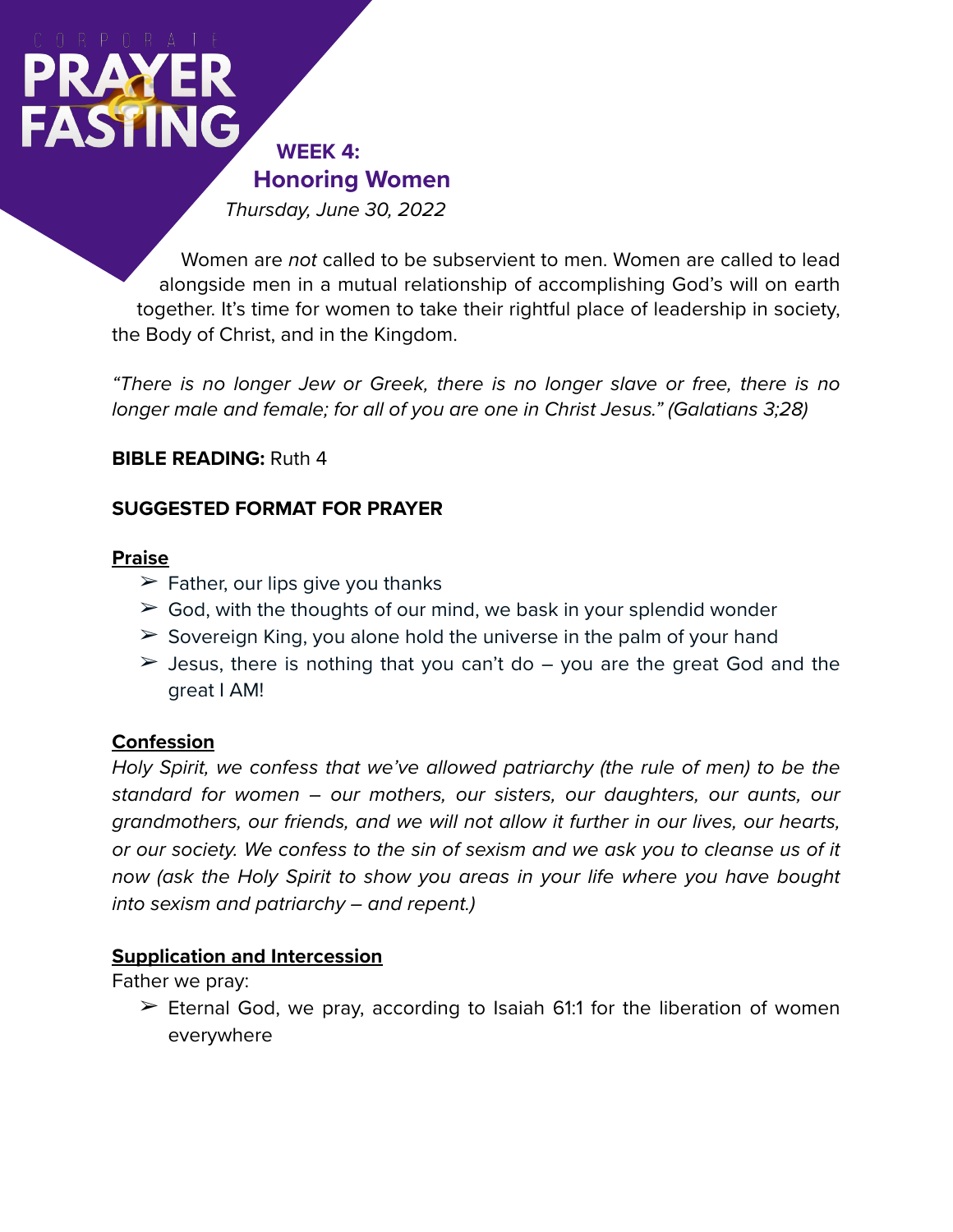- $\geq$  We pray that you spark a divine revolution in women let them see themselves as you see them; whole, complete, destined, and made in the Image of God
- $\geq$  We pray against all forms of domination and control against women bring about the freedom in mind, body, soul and spirit them makes them the greatest force to be reckoned with in the Kingdom
- $\triangleright$  We pray that women would teach the power of walking with God to the next generation of sons and daughters to respect, honor, and cherish themselves
- $\geq$  We pray for a divine security in Christ to cover all women in Jesus' name

- $\geq$  Lord God, thank You for being the Ephesians 3:20 God!
- $\triangleright$  We are grateful that Your word is exalted above Your name!
- $\geq$  Thank You Jesus for being the King over all
- $\triangleright$  We thank You that heaven agrees with our prayers today!

### **PROMISES TO CLAIM AS YOU PRAY**

*"And she said, "I will surely go with you; nevertheless, the road on which you are going will not lead to your glory, for the Lord will sell Sisera into the hand of a woman." Then Deborah got up and went with Barak to Kedesh." (Judges 4:9)*

*"The wise woman builds her house, but the foolish tears it down with her own hands." (Proverbs 14:1)*

*"And blessed is she who believed that there would be a fulfillment of what was spoken to her by the Lord." (Luke 1:45)*